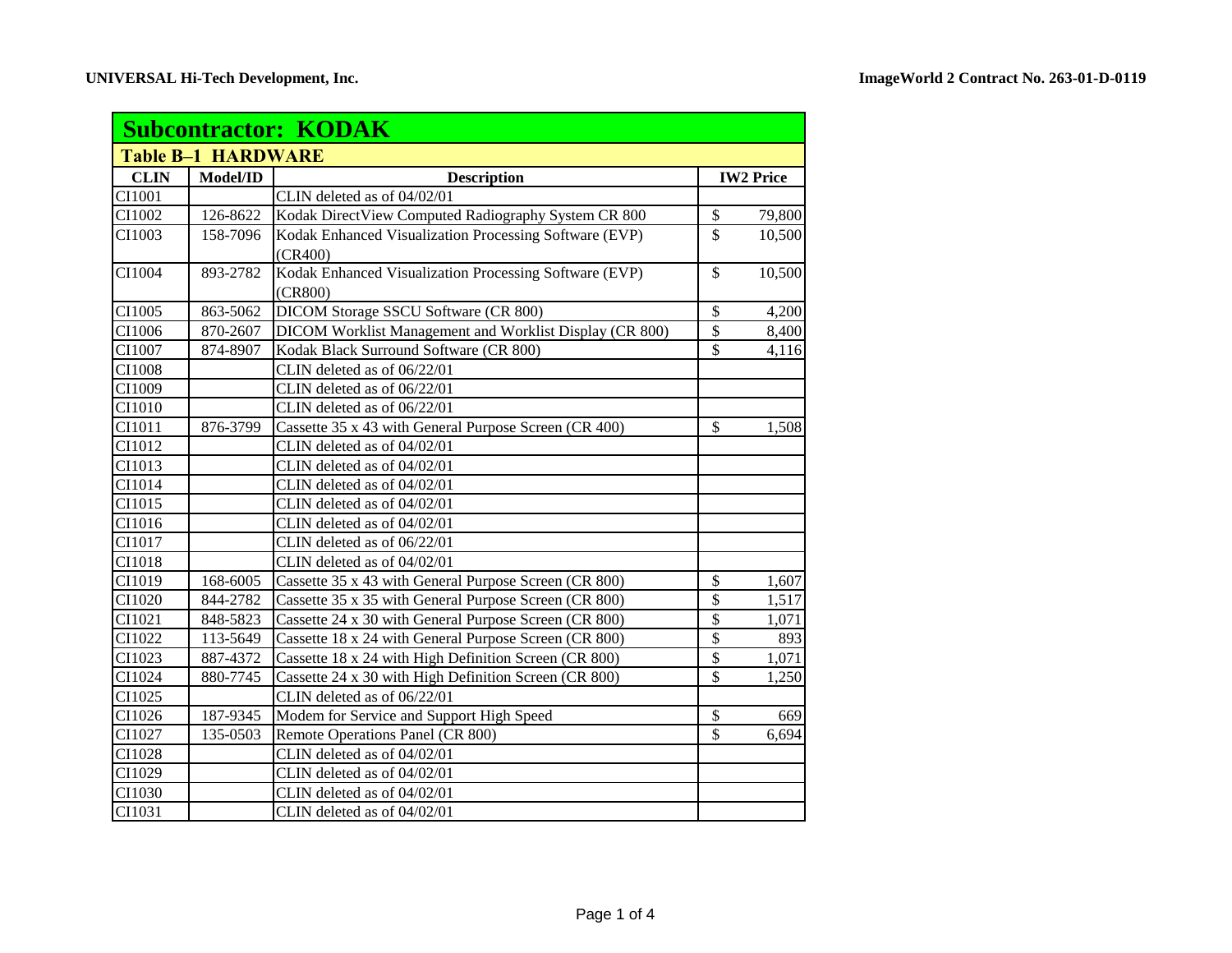| <b>Subcontractor: KODAK</b> |          |                                                          |                          |                  |  |
|-----------------------------|----------|----------------------------------------------------------|--------------------------|------------------|--|
| <b>Table B-1 HARDWARE</b>   |          |                                                          |                          |                  |  |
| <b>CLIN</b>                 | Model/ID | <b>Description</b>                                       |                          | <b>IW2 Price</b> |  |
| CI1032                      |          | CLIN deleted as of 06/22/01                              |                          |                  |  |
| CI1033                      | 810-8300 | Imaging Network Consulting and Planning                  | \$                       | 210              |  |
| CI1034                      | 134-6477 | Imaging Network Assessment Service                       | $\overline{\$}$          | 210              |  |
| CI1035                      | 830-5476 | <b>Imaging Network Design Service</b>                    | \$                       | 168              |  |
| CI1036                      | 111-8652 | <b>Imaging Network Implementation Service</b>            | $\overline{\$}$          | 168              |  |
| CI1037                      | 113-4378 | KODAK Image Network Tier 1C (Isolated LAN)               | \$                       | 10,500           |  |
| CI1038                      | 136-0478 | KODAK Image Network Tier 2A (Isolated LAN)               | \$                       | 15,330           |  |
| CI1039                      | 190-2055 | KODAK Image Network Tier 2B (Isolated LAN)               | \$                       | 18,186           |  |
| CI1040                      | 133-7476 | KODAK Image Network Tier 3A (100Base TX Enet)            | \$                       | 16,968           |  |
| CI1041                      | 121-2596 | KODAK Image Network Tier 3B (100Base FX Enet)            | \$                       | 18,312           |  |
| CI1042                      | 140-6149 | KODAK Image Network Tier 3C (Gbit Enet)                  | $\overline{\$}$          | 18,900           |  |
| CI1043                      | 117-3905 | KODAK Image Network Tier 4A (100Base TX Enet)            | \$                       | 22,008           |  |
| CI1044                      | 122-3049 | KODAK Image Network Tier 4B (100Base FX Enet)            | $\overline{\$}$          | 23,016           |  |
| CI1045                      | 167-8523 | KODAK Image Network Tier 4C (Gbit Enet)                  | \$                       | 23,520           |  |
| CI1046                      | 117-0976 | Kodak DirectView Computed Radiography System CR 900      | \$                       | 122,719          |  |
| CI1047                      |          | CLIN deleted as of 06/22/01                              |                          |                  |  |
| CI1048                      | 103-8801 | Kodak DirectView DR 5000 System                          | $\mathcal{S}$            | 334,688          |  |
| CI1049                      | 851-9530 | Kodak DirectView DR 9000 System                          | $\overline{\mathcal{S}}$ | 388,238          |  |
| CI1050                      | 828-0638 | Kodak DirectView Floating Top Table / For DR 9000 System | $\overline{\$}$          | 37,931           |  |
| CI1051                      | 124-0514 | Kodak Direct View Titl Stretcher / For DR 9000 System    | $\mathsf{\$}$            | 22,313           |  |
| CI1052                      | 136-9883 | Kodak DirectView Standard Stretcher / For DR 9000 system | \$                       | 13,388           |  |
| CI1053                      | 847-5907 | Kodak DirectView DICOM Work List Management Software,    | $\mathbf{\hat{S}}$       | 8,925            |  |
|                             |          | Version 1.0 for DR 5000/DR 9000 Systems                  |                          |                  |  |
| CI1054                      | 887-0859 | <b>DICOM</b> Connection Fee                              | \$                       | 1,597            |  |
| CI1055                      | 114-4914 | <b>Applications Consulting - Travel Charge</b>           | $\overline{\$}$          | 420              |  |
| CI1056                      | 132-0720 | Applications Consulting - 4 Hour Block                   | $\overline{\$}$          | 840              |  |
| CI1057                      | 174-9662 | Applications Consulting - 8 Hour Block                   | $\overline{\$}$          | 1,344            |  |
| CI1058                      | 116-1306 | <b>Applications Consulting - 24 Hour Block</b>           | $\overline{\$}$          | 4,032            |  |
| CI1059                      | 189-4559 | <b>Applications Consulting - 40 Hour Block</b>           | $\overline{\mathbb{S}}$  | 6,720            |  |
| CI1060                      | 156-6736 | <b>Applications Consulting - 80 Hour Block</b>           | $\overline{\mathcal{S}}$ | 13,440           |  |
| CI1061                      | 100-6949 | CR Fundamentals - CR101-1 Day                            | $\overline{\mathcal{S}}$ | 1,470            |  |
| CI1062                      | 141-4580 | CR with Kodak DirectView CR800 Systems - 2 Days          | \$                       | 2,646            |  |
| CI1063                      | 129-8900 | Digital Imaging Workflow Consultation - 1 Day            | $\overline{\mathcal{S}}$ | 1,890            |  |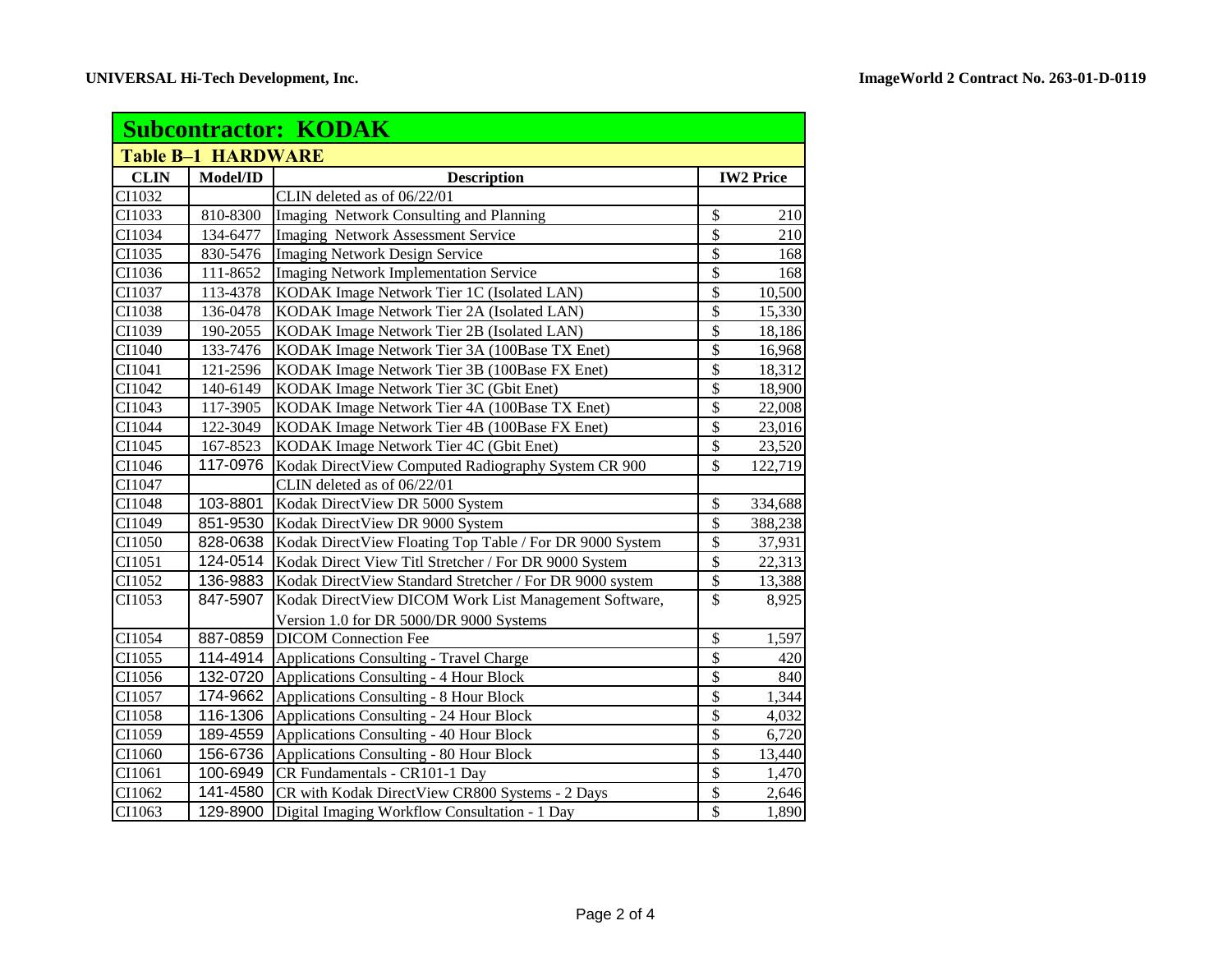| <b>Subcontractor: KODAK</b> |                           |                                                                                                |                          |        |
|-----------------------------|---------------------------|------------------------------------------------------------------------------------------------|--------------------------|--------|
|                             | <b>Table B-1 HARDWARE</b> |                                                                                                |                          |        |
| <b>CLIN</b>                 | Model/ID                  | <b>Description</b>                                                                             | <b>IW2 Price</b>         |        |
| CI1064                      | 112-3967                  | CR and DR Image Quality Optimization - 1 Day                                                   | $\mathcal{S}$            | 1,890  |
| CI1065                      | 114-1852                  | Advanced Image Processing with CR800 - 3 Days                                                  | $\mathcal{S}$            | 3,780  |
| CI1066                      | 829-7624                  | KODAK Image Network Tier 1A(Isolated LAN)                                                      | \$                       | 1,848  |
| CI1067                      | 115-4236                  | KODAK Image Network Tier 1B(Isolated LAN)                                                      | \$                       | 6,342  |
| CI1068                      | 885-8383                  | Tier 1 / Tier 2 solutions (w/o Uplink) (Not available for Tier 1a)                             | \$                       | 3,213  |
| CI1069                      | 825-3114                  | Tier 3 / Tier 4 solutions (with Uplink)                                                        | \$                       | 6,489  |
| CI1070                      | 168-2681                  | Kodak Image Network Support (Non-conract support)                                              | $\overline{\mathcal{S}}$ | 210    |
| CI1071                      | 152-5153                  | Kodak Image Network Support Plus (contract support)                                            | \$                       | 168    |
| CI1072                      | 803-1783                  | Kodak Image Network Mangement                                                                  | \$                       | 168    |
| CI1073                      | 120-3561                  | Kodak Medical Imaging Program Mgt Services/On Site                                             | \$                       | 231    |
| CI1074                      | 182-6254                  | Kodak Medical Imaging Program Mgt Services/Off Site                                            | $\overline{\$}$          | 210    |
| CI1075                      | 162-8742                  | DryVIew 8100 Laser Imager - PACS Link                                                          | \$                       | 43,366 |
| CI1076                      | 819-1181                  | DryVIew 8200 Laser Imager - PACS Link                                                          | \$                       | 49,099 |
| CI1077                      | 132-7204                  | DryVIew 8300 Laser Imager - PACS Link                                                          | \$                       | 23,160 |
| CI1078                      | 811-6949                  | DryVIew 8500 Laser Imager - PACS Link                                                          | \$                       | 63,022 |
| CI1079                      | 113-4295                  | DryVIew 8610 Laser Imager - PACS Link                                                          | \$                       | 57,289 |
| CI1080                      | 860-5909                  | DryVIew 8700 Laser Imager - PACS Link                                                          | $\overline{\$}$          | 63,022 |
| CI1081                      | 838-1543                  | PACS Link System - Print connection for DryView 8300 Laser<br>Imager                           | $\mathcal{S}$            | 5,733  |
| CI1082                      | 801-0068                  | PACS Link System - Print connection for DryView Large fromat<br>and DryView 8610 Laser Imagers | $\mathbf{\hat{S}}$       | 9,009  |
| CI1083                      | 806-0592                  | PACS Link System - Print connection for Third-party DICOM 3.0<br>equipment                     | $\mathbb{S}$             | 1,597  |
| CI1084                      | 887-8472                  | <b>DICOM Store Output Software</b>                                                             | \$                       | 4,095  |
| CI1085                      | 897-9841                  | Software for HIS/RIS Connection                                                                | \$                       | 4,095  |
| CI1086                      | 849-0096                  | <b>DICOM Store Output Software</b>                                                             | \$                       | 5,733  |
| CI1087                      | 835-9135                  | Software for HIS/RIS Connection Upgrade                                                        | $\overline{\mathcal{S}}$ | 5,733  |
| CI1088                      | 862-4272                  | PACS Link Laser Imager Upgrade Package                                                         | $\overline{\$}$          | 11,876 |
| CI1089                      | 868-3260                  | DryView 8300 PACS Link Lser Imager Upgrade Pkg                                                 | $\overline{\$}$          | 5,733  |
| CI1090                      | 150-9991                  | PACS Link 9415 Interface for Fuji Computed Radiography (CR)                                    | \$                       | 24,529 |